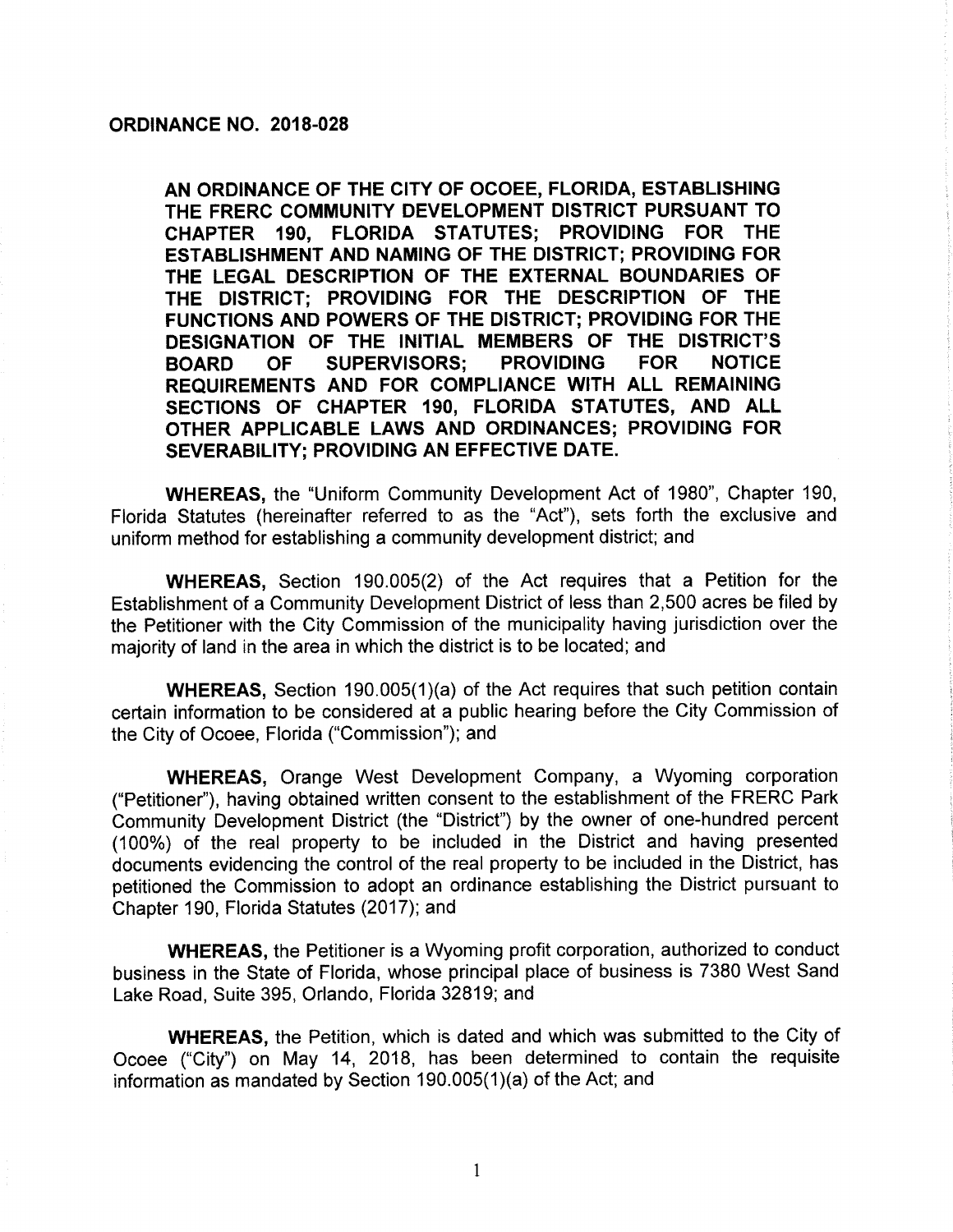WHEREAS, all interested persons and affected units of general-purpose local government will be or have been afforded an opportunity to present oral and written comments on the Petition at a duly noticed public hearing conducted by the City on July 17, 2018; and

WHEREAS, on July 17, 2018, the Commission considered the record at the public hearing and the factors set forth in Section 190.005(1)(e) of the Act, and upon such review, has determined that granting the Petition to establish the FRERC Community Development District is in the best interest of the City; and

WHEREAS, the establishment of the District shall not act to amend any land development approvals governing the land area to be included within the District; and

WHEREAS, the establishment of the District will constitute a timely, efficient, effective, responsive, and economic way to deliver community development services in the area described in the Petition; and

# NOW, THEREFORE, BE IT ENACTED BY THE CITY COMMISSION OF THE CITY OF OCOEE, FLORIDA, AS FOLLOWS:

Section 1. **Recitals Incorporated**. The above recitals are true and correct and are incorporated herein.

Section 2. **Authority**. The City Commission of the City of Ocoee has the authority to adopt this Ordinance pursuant to Article VIII of the Constitution of the State of Florida and Chapter 166, Florida Statutes. Furthermore, this Ordinance is enacted in compliance with and pursuant to the Uniform Community Development District Act of<br>1980, codified in Chapter 190, Florida Statutes. Nothing contained herein shall 1980, codified in Chapter 190, Florida Statutes. constitute an amendment to any land development approvals for the land area included within the District.

Section 3. Findings of Fact. The Commission hereby finds and determines, pursuant to Section 190.005(2) of the Act, based on the testimony and evidence presented before the City Commission, and the record established at the public hearing that:

A. All statements within the Petition are true and correct.

B. Establishment of the District, as defined in Section 4., below, and all land uses and services planned within the proposed District are not inconsistent with applicable elements or portions of the state comprehensive plan, or the City of Ocoee Comprehensive Plan;

C. The area of land within the District, described in Exhibit "A", which is attached hereto and incorporated herein, is of a sufficient size, is sufficiently compact, and is sufficiently contiguous to be developed as one functional interrelated community;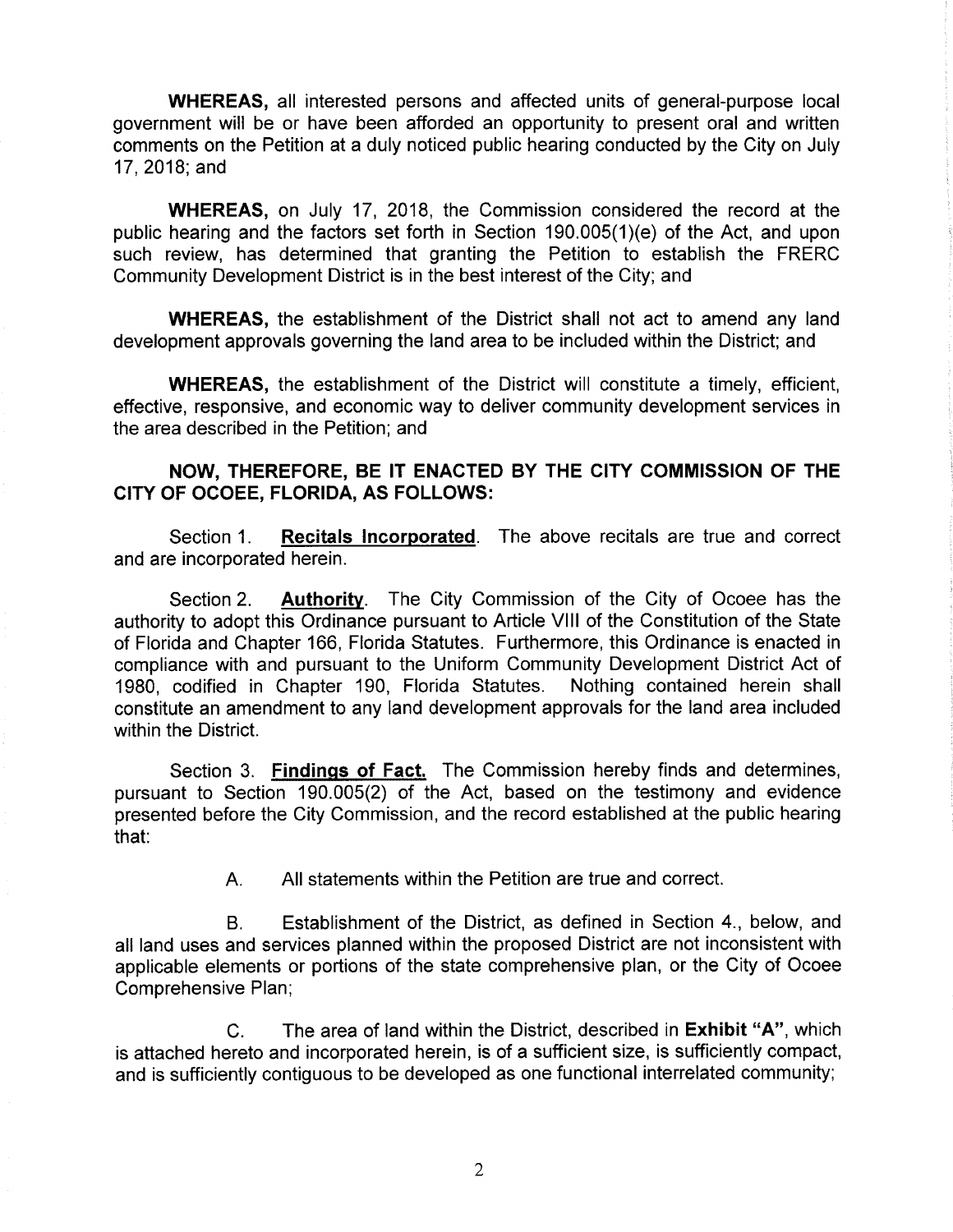D. The District is the best alternative available for delivering the community development services and facilities to the area that would be served by the District;

E. The community development services and facilities of the District will not be incompatible with the capacity and uses of existing local and regional community development services and facilities; and

F. The area to be served by the District is amenable to separate special-district government.

Section 4. Establishment and District Name. There is hereby created a community development district situated entirely within the incorporated limits of the City of Ocoee, Florida, which District shall be known as the "FRERC Community Development District", and which shall be referred to in this Ordinance as the "District".

Section 5. External Boundaries of the District. The external boundaries of the District are described in Exhibit "A", and said boundaries encompass 97. 04 acres, more or less.

Section 6. District Powers and Functions. The powers and functions of the District are described in Chapter 190, Florida Statutes. The District shall have all powers and functions granted by the Act pursuant to Sections 190.011 and 190.012(1) and (3), Florida Statutes, as amended from time to time. Pursuant to Section 190.002( 3), Florida Statutes, the District shall not have or exercise any zoning or development permitting powers governing land development or the use of land.

Bonds to be issued by the District shall not constitute a debt, liability, or general obligation of the District, the City, the County, or of the State of Florida, or of any political subdivision thereof, but shall be payable solely from the Pledged Revenues designated for the Bonds.

This Ordinance is not intended nor shall it be construed to expand, modify or delete any provisions of the Uniform Community Development District Act of 1980, as set forth in Chapter 190, Florida Statutes, nor shall it be intended to modify, restrict or expand any current prospective development or utility agreements.

### Section 7. Board of Supervisors.

The five persons designated to serve as initial members of the District's Board of Supervisors are as follows:

| Name:    | Barry Radolan            |
|----------|--------------------------|
| Address: | 2110 S. Courtenay Pkwy.  |
|          | Merritt Island, FL 32952 |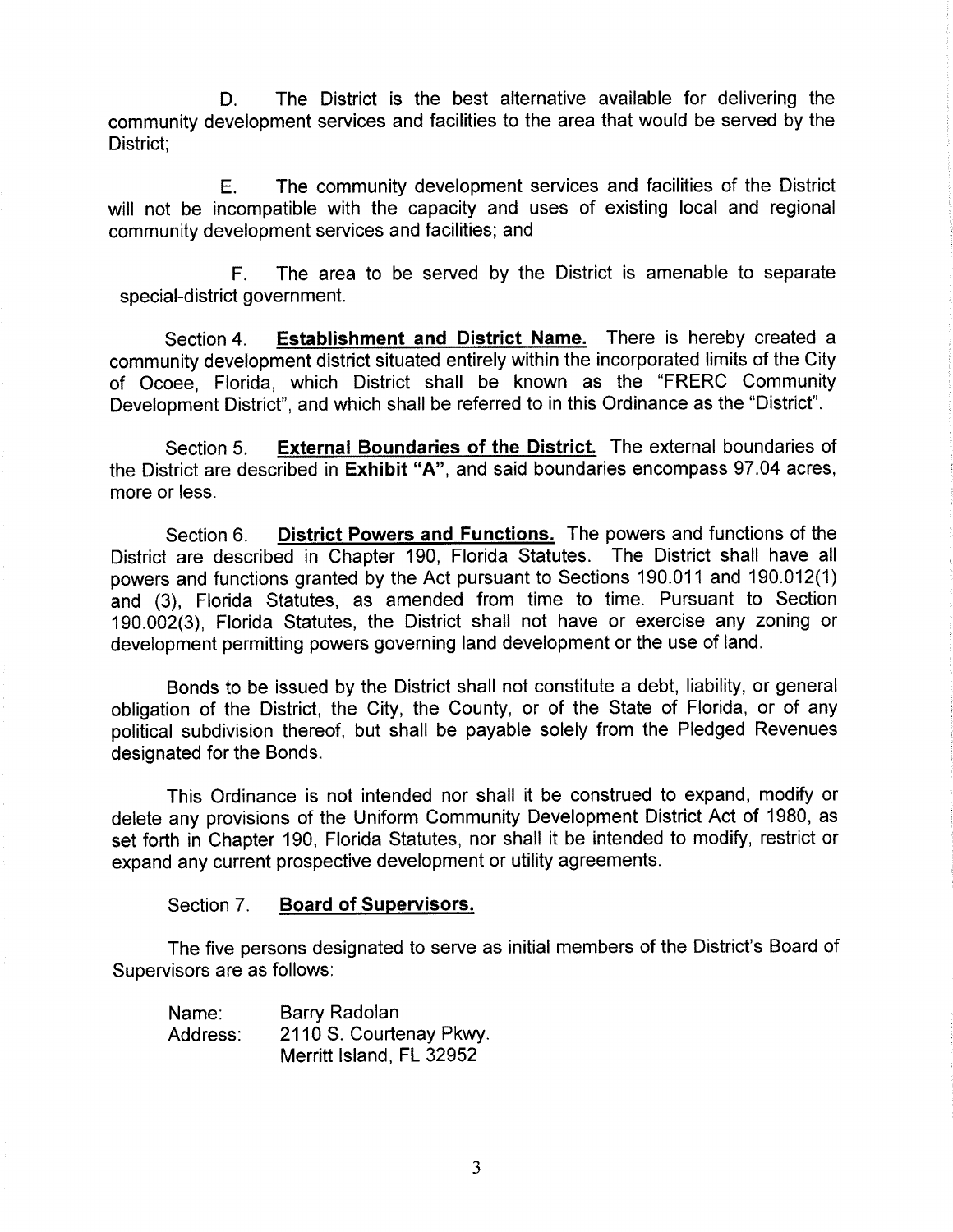| Name:<br>Address: | James Lavigne<br>17727 East Lake Jem Rd.<br>Mt Dora, FL 32757                        |
|-------------------|--------------------------------------------------------------------------------------|
| Name:<br>Address: | Deanna Snitko<br>14719 Crimson Bluff Alley<br>Winter Garden, FL 32787                |
| Name:<br>Address: | Giovanna Gutierrez<br>945 Oasis Palm Cir.<br>Ocoee, FL 34761                         |
| Name:<br>Address: | City Manager or designee<br>City of Ocoee<br>150 N. Lakeshore Dr.<br>Ocoee, FL 34761 |

Section 8. Severability. If any section, subsection, sentence, clause, phrase or portion of this Ordinance is for any reason held invalid or unconstitutional by any court of competent jurisdiction, such portion shall be deemed a separate, distinct and independent provision and such holding shall not affect the validity of the remaining portion hereto.

Section 9. Effective Date. This Ordinance shall take effect upon its approval and publication as required by law.

4

**PASSED AND ADOPTED** this  $\frac{7}{10}$  day of  $\frac{h\cancel{q}}{h\cancel{q}}$ , 2018.

Well A Will CITY OF OCOEE,<br>Melanie Sibbitt, City Clerk 1

Melanie Sibbitt, City Clerk

ATTEST: APPROVED:

CITY OF OCOEE, FLORIDA

SEAL) Rusty Johnson, Mayor

FOR USE AND RELIANCE ONLY BY ADVERTISED  $\frac{\mathcal{J}_{\mathcal{U}}\mathcal{Y}}{\mathcal{J}_{\mathcal{U}}\mathcal{Y}}$  THE CITY OF OCOEE, FLORIDA; READ FIRST TIME  $\frac{\mathcal{J}_{\mathcal{U}}\mathcal{Y}}{\mathcal{Y}_{\mathcal{U}}\mathcal{Y}}$ THE CITY OF OCOEE, FLORIDA: APPROVED AS TO FORM AND<br>LEGALITY<br>this **Delay of ACG** 2018 LEGALITY<br>this  $2^{\frac{M}{M}}$ day of  $A \vee B \cdot .$  20 115 UNDER AGENDA ITEM NO. 79

SHUFFIELD, LOWMAN & WILSON, P.A.

By:  $_$ City Attorne

 $17, 20$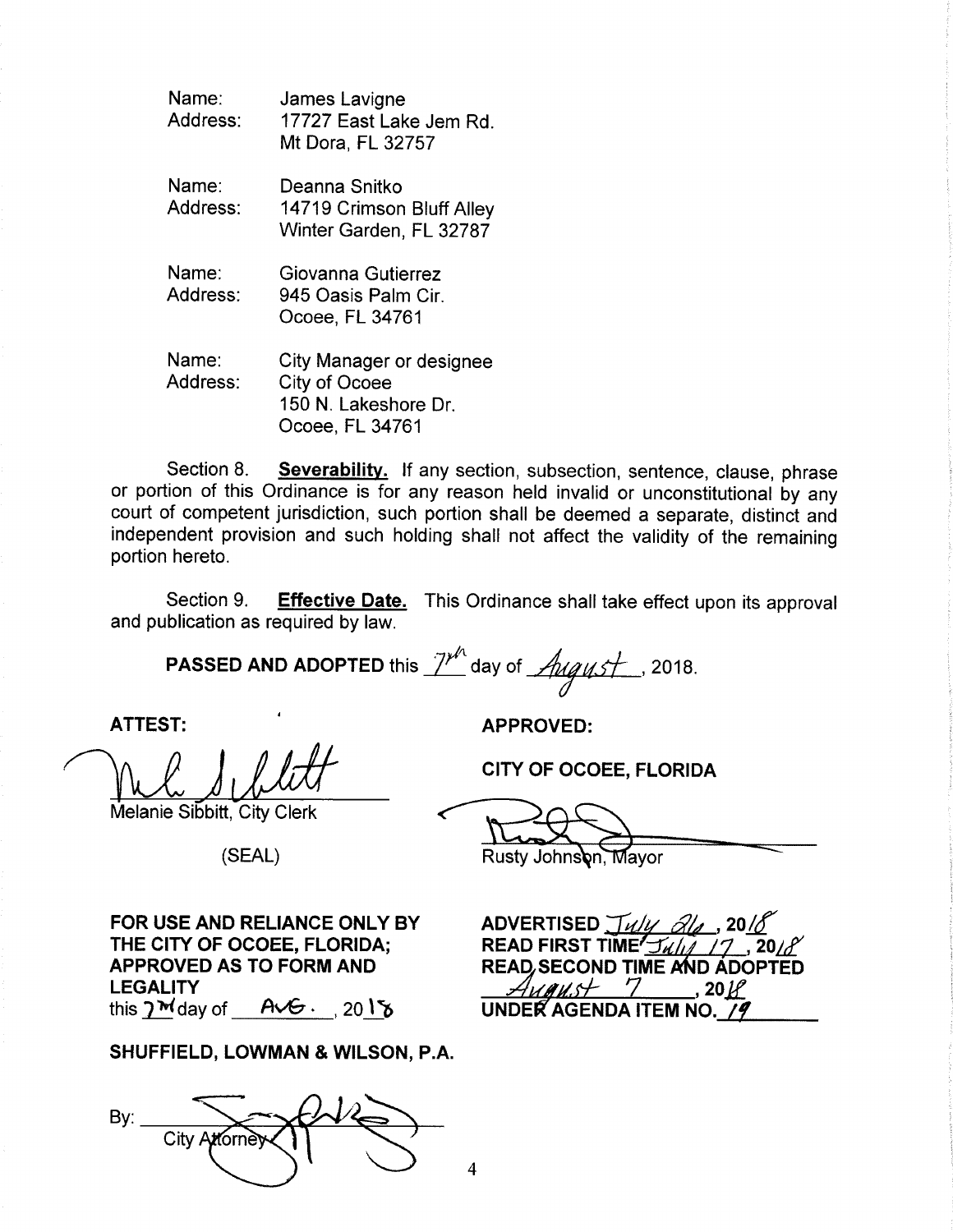## EXHIBIT A

#### LEGAL DESCRIPTION

A PORTION OF THE SOUTHEAST 1/4 AND THE SOUTHWEST 1/4 OF SECTION 20. TOWNSHIP 22 SOUTH, RANGE 28 EAST, BEING MORE PARTICULARLY DESCRIBED AS FOLLOWS:

BEGIN AT THE SOUTHWEST CORNER OF THE NORTHWEST 1/4 OF THE SOUTHEAST 1/4 OF SECTION 20, TOWNSHIP 22 SOUTH, RANGE 28 EAST, RUN THENCE S00°33'50"E ALONG THE WEST LINE OF THE NORTHWEST 1/4 OF THE SOUTHEAST 1/4 OF SAID SECTION 20, A DISTANCE OF 30.00 FEET TO A POINT ON THE SOUTH RIGHT-OF-WAY LINE OF MAINE STREET AS SHOWN ON THE PLAT OF LAKE BENNET CENTRE AS RECORDED IN PLAT BOOK 35, PAGES 126 AND 127, PUBLIC RECORDS OF ORANGE COUNTY, FLORIDA; THENCE N89° 51' 09" E ALONG SAID SOUTH RIGHT-OF-WAY LINE, A DISTANCE OF 208. 19 FEET TO THE NORTHEAST CORNER OF THE LANDS DESCRIBED IN INSTRUMENT NO. 20170493053; RUN THENCE THE FOLLOWING THREE (3) COURSES ALONG SAID LANDS: ( 1) S00° 22'03"E A DISTANCE OF 184. 59 FEET; (2) N87° 01' 32"W A DISTANCE OF 123. 81 FEET; ( 3) N68°42' 10"W A DISTANCE OF 90.49 FEET TO A POINT ON SAID WEST LINE OF THE NORTHWEST 1/4 OF THE SOUTHEAST 1/4 OF SECTION 20; THENCE S00°33'50"E ALONG SAID WEST LINE. A DISTANCE OF 372. 36 FEET TO THE NORTHEAST CORNER OF TRACT "C", OCOEE TOWN CENTER - PHASE I, AS RECORDED IN PLAT BOOK 77, PAGES 37 THROUGH 41, PUBLIC RECORDS OF ORANGE COUNTY, FLORIDA; THENCE N89°56'30"W ALONG THE NORTH LINE OF SAID TRACT "C", AND ITS WESTERLY EXTENSION A DISTANCE OF 1, 330. 09 FEET TO THE SOUTHWEST CORNER OF THE LANDS DESCRIBED IN INSTRUMENT NO. 20160538981; THENCE N00°31' 16"W ALONG THE WEST LINE OF SAID LANDS AND ITS NORTHERLY EXTENSION A DISTANCE OF 594.53 FEET TO A POINT ON THE EXISTING NORTH RIGHT-OF-WAY LINE OF MAINE STREET; THENCE RUN THE FOLLOWING THREE 3) COURSES ALONG SAID EXISTING NORTH RIGHT-OF-WAY LINE: ( 1) N89° 30'08"W A DISTANCE OF 538. 19 FEET TO A POINT OF CURVATURE ON A CURVE CONCAVE NORTHEASTERLY, HAVING A RADIUS OF 480.78 FEET, A CHORD BEARING OF N75"46'40"W, A CHORD DISTANCE OF 228.78 FEET, (2) NORTHWESTERLY ALONG THE ARC OF SAID CURVE THROUGH A CENTRAL ANGLE OF 27°31'42", A DISTANCE OF 230.99 FEET TO THE A POINT OF TANGENCY; (3) N62"00'49"W A DISTANCE OF 295.60 FEET TO A POINT OF THE SOUTHEASTERLY LINE OF THE LANDS DESCRIBED IN OFFICIAL RECORDS BOOK 2957, PAGE 668, PUBLIC RECORDS OF ORANGE COUNTY, FLORIDA; RUN THENCE THE FOLLOWING THREE (3) COURSES ALONG THE SOUTHEASTERLY LINE AND THE EAST LINE OF SAID LANDS; (1) N00°28'46"W A DISTANCE OF 174.77 FEET; (2) S66° 06' 13" <sup>E</sup> A DISTANCE OF 372.66 FEET; (3) N00°28'46"W A DISTANCE OF 430.00 FEET TO A POINT ON THE NORTH LINE OF THE SOUTH 1/2 OF THE NORTHWEST 1/4 OF THE SOUTHWEST 1/4 OF SAID SECTION 20; THENCE S89"20'13"E ALONG SAID NORTH LINE A DISTANCE OF 679.39 FEET TO THE NORTHEAST CORNER OF THE SOUTH 1/2 OF THE NORTHWEST 1/4 OF THE SOUTHWEST 1/4 OF SAID SECTION 20, TO A POINT HEREIN AFTER REFERRED TO AS POINT "A"; THENCE CONTINUE S89°20'13"E A DISTANCE OF 347.43 FEET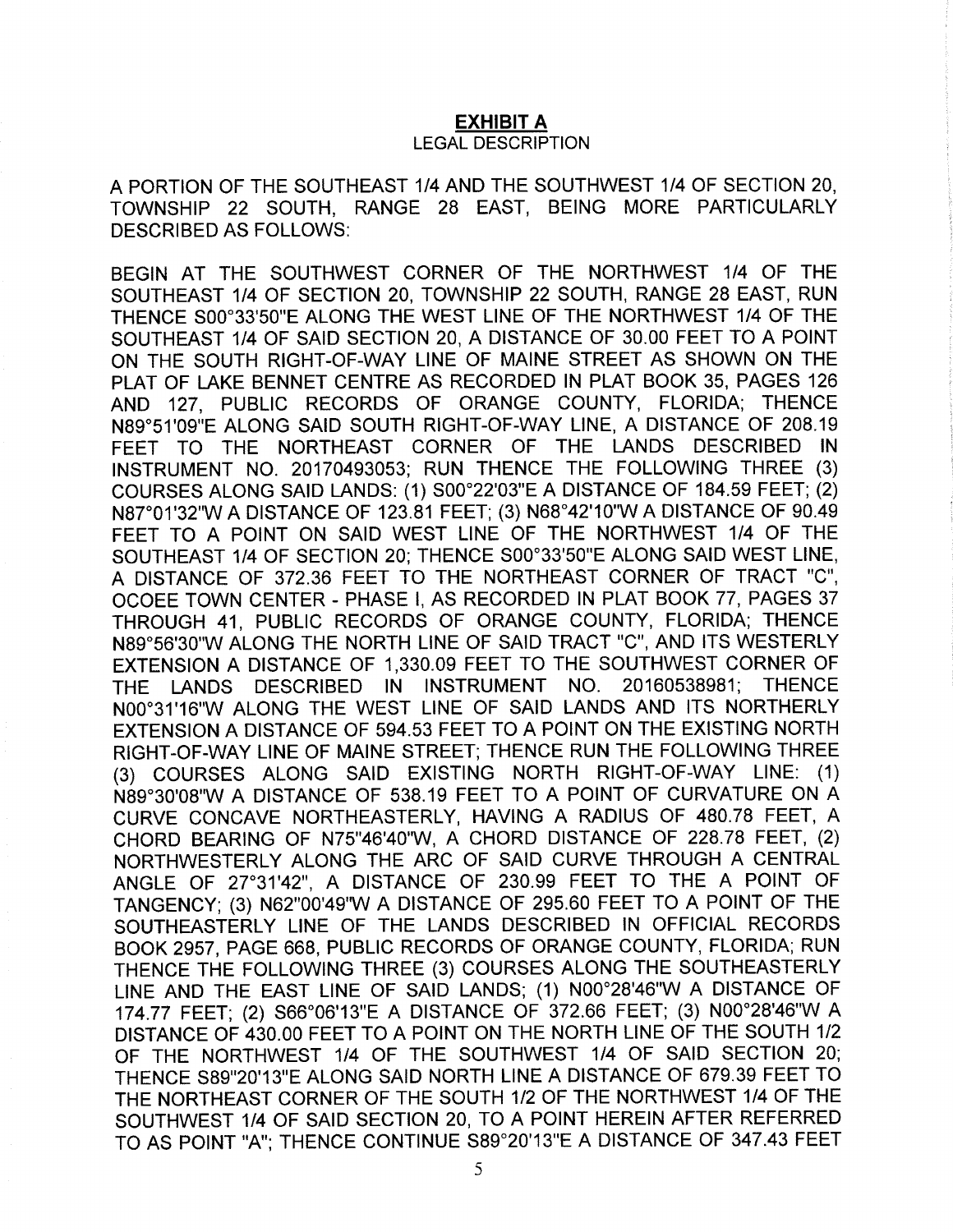TO A POINT ON THE SOUTHERLY PROJECTION OF THE WEST LINE OF LOT 10, BLOCK 5, TOWN OF OCOEE AS RECORDED IN PLAT BOOK "A" PAGES 100 AND 101, PUBLIC RECORDS OF ORANGE COUNTY, FLORIDA; THENCE N00° 31' 16"W ALONG SAID WEST LINE, A DISTANCE OF 652. 85 FEET TO THE NORTHWEST CORNER OF LOT 10, SAID BLOCK 5; THENCE S89°02'04"E ALONG THE NORTH LINE OF SAID BLOCK 5 AND ITS EASTERLY EXTENSION A DISTANCE OF 1, 328.47 FEET TO THE NORTHEAST CORNER OF LOT 25, BLOCK 6, SAID TOWN OF OCOEE; THENCE S00°29'24"E ALONG THE EAST LINE OF LOT 25, SAID BLOCK 6, A DISTANCE OF 359. 99 FEET TO A POINT ON THE NORTH LINE OF OFFICIAL RECORDS BOOK 5785, PAGE 4859, PUBLIC RECORDS OF ORANGE COUNTY, FLORIDA; THENCE SOUTHEASTERLY ALONG SAID NORTH LINE TO A POINT LYING N89"20'20"W A DISTANCE OF 146.76 WEST OF THE NORTHEAST CORNER OF VACATED CALIFORNIA AVENUE, AS RECORDED IN OFFICIAL RECORDS BOOK 6936, PAGE 2686, PUBLIC RECORDS OF ORANGE COUNTY, FLORIDA; THENCE S89"20'20"E A DISTANCE OF 146.76 FEET TO SAID NORTHEAST CORNER OF VACATED CALIFORNIA AVENUE, SAID POINT BEING A POINT ON THE WEST LINE OF OCOEE COMMONS PUD, AS RECORDED IN PLAT BOOK 60, PAGES 92 THROUGH 98, PUBLIC RECORDS OF ORANGE COUNTY, FLORIDA; THENCE S00°11'17"E ALONG SAID WEST LINE A DISTANCE OF 690.58 FEET TO A POINT ON THE NORTH LINE OF TRACT "B", LAKE BENNET CENTRE AS RECORDED IN PLAT BOOK 35, PAGES 126 AND 127, PUBLIC RECORDS OF ORANGE COUNTY, FLORIDA; THENCE S89°51'09"W ALONG SAID NORTH LINE, DISTANCE OF 425.95 FEET TO THE NORTHWEST CORNER OF SAID TRACT " B", SAID POINT ALSO BEING THE SOUTHWEST CORNER OF A POTION OF VACATED MAINE STREET, AS RECORDED IN OFFICIAL RECORDS BOOK 4926, PAGE 3959, PUBLIC RECORDS OF ORANGE COUNTY, FLORIDA: THENCE N00°08'52"W ALONG THE WEST LINE OF SAID OFFICIAL RECORDS BOOK 4926, PAGE 3959 DISTANCE OF 30.00 FEET TO THE NORTHWEST CORNER OF SAID OFFICIAL RECORDS BOOK 4926, PAGE 3959, SAID POINT BEING A POINT ON THE NORTH RIGHT-OF-WAY LINE OF SAID MAINE STREET; THENCE S89"51'09"W ALONG SAID NORTH RIGHT-OF-WAY LINE DISTANCE OF 895.58 FEET; THENCE S00°33'50"E A DISTANCE OF 30.00 FEET TO THE POINT OF BEGINNING.

LESS AND EXCEPT THE LIFT STATION DESCRIBED IN OFFICIAL RECORDS BOOK 9841, PAGE 1413, PUBLIC RECORDS OF ORANGE COUNTY, FLORIDA BEING MORE PARTICULARLY DESCRIBED AS FOLLOWS:

RETURN TO SAID POINT "A" AND RUN S00°31'16"E ALONG THE EAST LINE OF THE NORTHWEST 1/4 OF THE SOUTHWEST 1/4 OF SAID SECTION 20, ALSO BEING THE WEST RIGHT-OF-WAY LINE OF RICHMOND AVENUE A DISTANCE OF 381. 50 FEET FOR A POINT OF BEGINNING; THENCE S64° 13'43"W A DISTANCE OF 60. 00 FEET; THENCE N25°46' 17"W A DISTANCE OF 60.00 FEET; THENCE N64° 13'43"E A DISTANCE OF 60. 00 FEET; THENCE S25°46' 17" E A DISTANCE OF 60. 00 FEET TO THE POINT OF BEGINNING.

### TOGETHER WITH:

COMMENCE AT THE SOUTHWEST CORNER OF SECTION 20, TOWNSHIP 22 SOUTH, RANGE 28 EAST, RUN THENCE N00°28' 58"W ALONG THE WEST LINE OF